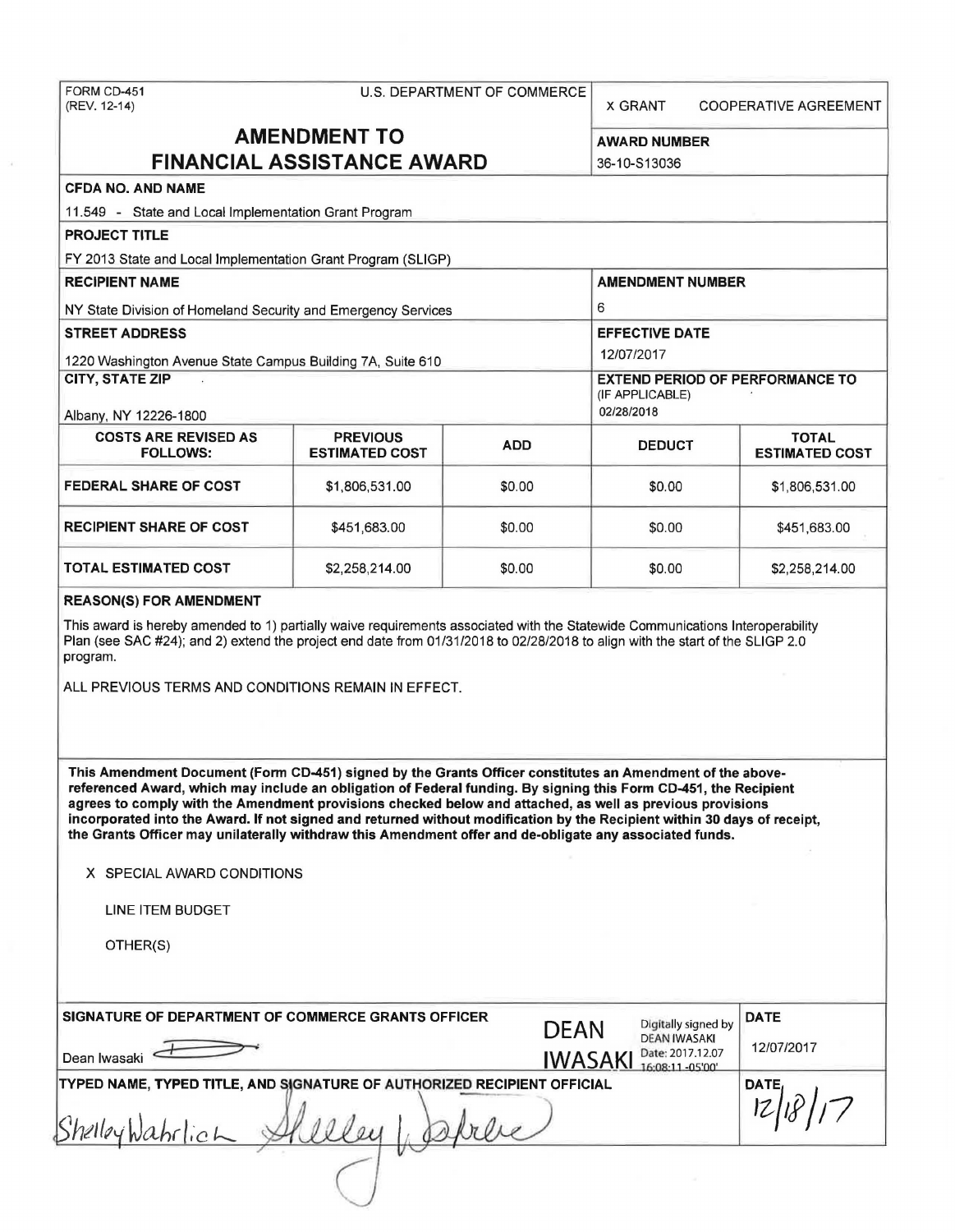Award Number: 36-10-S13036, Amendment Number 6 Federal Program Officer: Yuki Miyamoto-Mendez Requisition Number: 17015 Employer Identification Number: 146013200 Dun & Bradstreet No: 616804055 Recipient ID: 1106990 Requestor ID: 1106990

#### **Award ACCS Information**

| <b>Bureau</b><br>Code | <b>FCFY</b> | Project-Task | Org Code               | <b>Obj Class</b> | <b>Obligation Amount</b> |
|-----------------------|-------------|--------------|------------------------|------------------|--------------------------|
|                       | 2013        | 8150000-000  | 11-00-0000-00-00-00-00 | 41-19-00-00      | \$0.00                   |

#### **Award Contact Information**

| <b>Contact Name</b>  | <b>Contact Type</b> | Email                         | Phone          |
|----------------------|---------------------|-------------------------------|----------------|
| Ms. Shelley Wahrlich | Administrative      | shelley.wahrlich@dhses.ny.gov | 5182425108     |
| Mr. Matthew Delaney  | Technical           | Matthew.Delaney@dhses.ny.gov  | (518) 322-4910 |

#### **NIST Grants Officer:**

Nuria Martinez 100 Bureau Drive, MS 1650 Gaithersburg, MD 20899-1650 (301) 975-6215

#### **NIST Grants Specialist:**

Shiou Liu 100 Bureau Drive, MS 1650 Gaithersburg, MD 20899-1650 (301) 975-8245